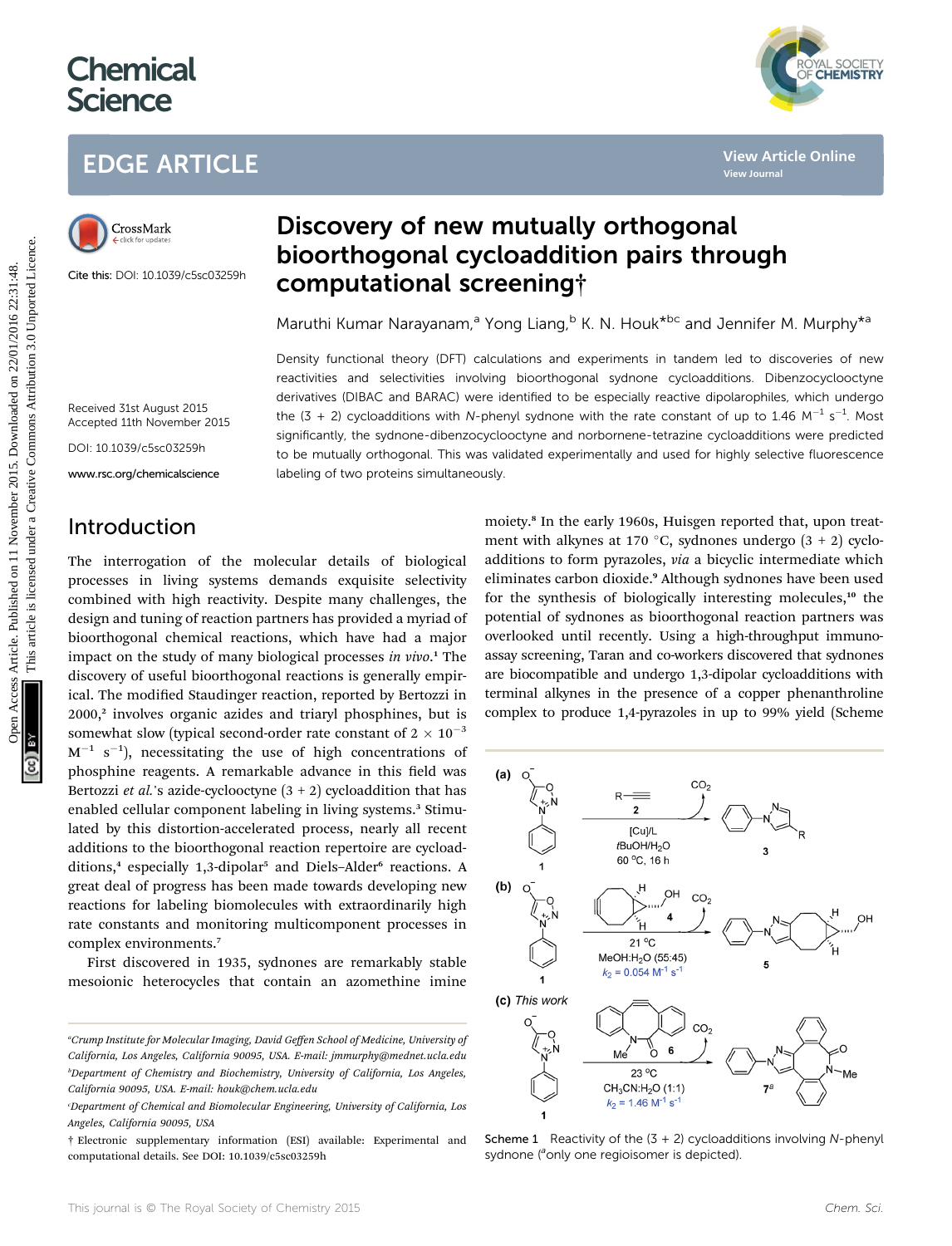1a).<sup>11</sup> Chin developed a Cu-free strain-promoted  $(3 + 2)$  cycloaddition between N-phenyl sydnone and bicyclo-[6.1.0]-nonyne (BCN) at ambient temperature to afford the corresponding pyrazole in 30 minutes, with an isolated yield of 99% (Scheme 1b).<sup>12</sup> The rate constant in MeOH–H<sub>2</sub>O (55 : 45) was determined to be  $0.054 \text{ M}^{-1} \text{ s}^{-1}$  at 21 °C.<sup>13</sup>

These results inspired our investigation into the reactivity of sydnones as 1,3-dipoles for bioorthogonal cycloadditions. Since many strained alkenes and alkynes have been well established as bioorthogonal  $2\pi$  cycloaddends, it is now efficient to evaluate reactivities towards N-phenyl sydnone through computational screening. Here we report the computation-guided discovery of two new bioorthogonal  $(3 + 2)$  cycloaddition reactions of N-phenyl sydnone with biarylazacyclooctynone (BARAC) and dibenzoazacyclooctyne (DIBAC), which demonstrate signicant rate enhancement over the previously reported sydnone-BCN cycloaddition.<sup>12</sup> In addition, with the aid of DFT calculations, we design and identify two mutually orthogonal reaction pairs, which enable highly selective fluorescence labeling of two proteins simultaneously.

#### Results and discussion

To better understand the sydnone-BCN cycloaddition and to accelerate the discovery of new bioorthogonal chemistry



 $N$ -phenyl sydnone (1) with BCN 4 and subsequent  $CO<sub>2</sub>$  release.

involving N-phenyl sydnone, DFT calculations were performed at the M06-2X/6-311+G(d,p)//M06-2X/6-31G(d) level of theory.<sup>14,15</sup> We have previously established the reliability of prediction of rates in aqueous solution with this method.<sup>16</sup> As shown in Fig. 1, the  $(3 + 2)$  cycloaddition of sydnone 1 with BCN 4 *via* transition state **TS1** requires an activation free energy of 22.2 kcal mol<sup>-1</sup> in water, and the formation of cycloadduct 8 is exergonic by 22.6 kcal mol $^{-1}$ . The conversion of intermediate 8 to final pyrazole product 5 by the release of  $CO<sub>2</sub>$  via transition state TS2 has almost no barrier. The overall reaction is strongly exergonic by 111.1 kcal  $mol^{-1}$ . This indicates that, after the 1,3-dipolar cycloaddition, the subsequent  $CO<sub>2</sub>$  release occurs spontaneously, and that the reaction rate is entirely controlled by the  $(3 + 2)$  cycloaddition step.

As shown in Fig. 2a, we located transition-state structures **TS3–10** for eight  $(3 + 2)$  cycloadditions of N-phenyl sydnone with strained alkenes and alkynes previously used as bioorthogonal reagents. On the basis of the DFT-computed activation free energies (TS1 and TS3–10, Fig. 1 and 2a) and the experimental rate constant of the sydnone-BCN cycloaddition ( $k_2 = 5 \times 10^{-2}$ )  $\rm M^{-1}\,s^{-1},$  Scheme 1b), we predicted a series of rate constants  $(k_2)$ of unexplored bioorthogonal sydnone cycloadditions. It was found that the range of reactivities is enormous, with activation free energies varying from 30 to 19 kcal mol $^{-1}$ , which correspond to a  $10^8$  range in rate constants at room temperature. For cyclooctyne,  $1,3$ -disubstituted cyclopropene (Cp(1,3)), difluorocyclooctyne (DIFO), and trans-cyclooctene (TCO) (TS5–8), the predicted rate constants range from  $10^{-3}$  to  $10^{-1}$  M<sup>-1</sup> s<sup>-1</sup> (shown in yellow, Fig. 2a). These data are very close to the reported rate constant for the sydnone-BCN cycloaddition. This suggests that these reactions may be employed for biomolecular labeling but may not be suitable for in vivo applications due to the moderate rate constants. To our delight, calculations predicted that when N-phenyl sydnone reacts with DIBAC and BARAC (TS9-10), the rate constants will be 1 and 10  $M^{-1}$  s<sup>-1</sup>, Fig. 1 Energetics and transition states for the  $(3 + 2)$  cycloaddition of respectively (shown in green, Fig. 2a). By contrast, sydnone 1 is Openical Science<br>
1a)." Chin developed a Curice article is article. Published on 11 November 2015. The published on 22/01/2016 22:32:48. The Creative Commons are the published on 11 November 2015. The state of the common



Fig. 2 (a) DFT-computed activation free energies for the  $(3 + 2)$  cycloadditions of sydnone 1 with eight strained alkenes and alkynes at the CPCM(water)-M06-2X/6-311+G(d,p)//M06-2X/6-31G(d) level of theory and the predicted rate constants in water at 25 °C. (b) DFT-computed activation free energies and predicted rate constants for the  $(4 + 2)$  cycloadditions of tetrazine 9 with norbornene, DIBAC, and BARAC.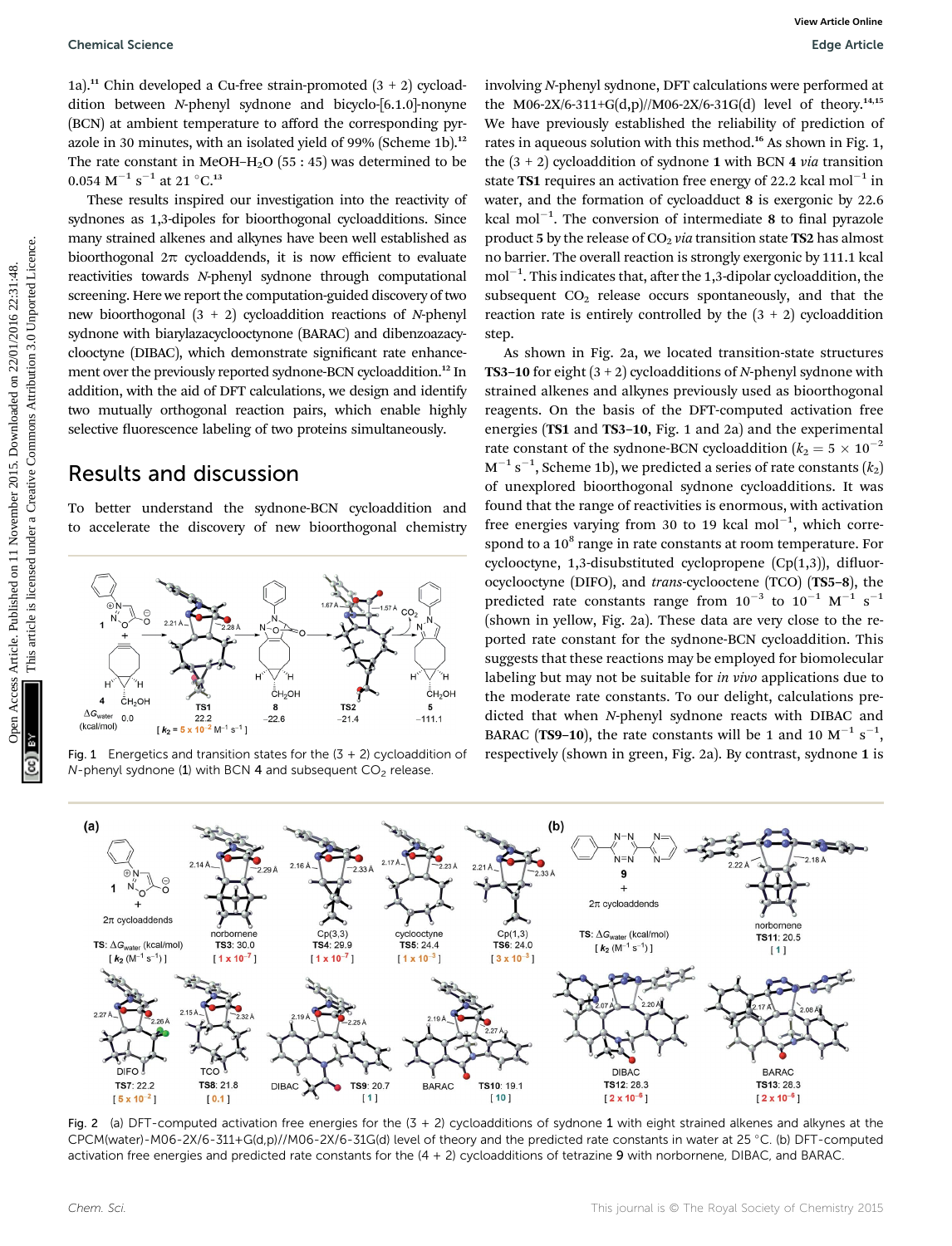predicted to be inert to norbornene and 3,3-disubstituted cyclopropene (Cp(3,3)) (TS3–4) under physiological conditions, according to the expected rate constants of 10 $^{-7}$  M $^{-1}$  s $^{-1}$  (shown in red, Fig. 2a). This dramatic reactivity difference between dibenzocyclooctyne derivatives (DIBAC and BARAC) and norbornene in the sydnone cycloaddition was then exploited for design of mutually orthogonal bioorthogonal reaction pairs.

Fig. 2b shows that diaryltetrazine 9 reacts smoothly with norbornene (TS11). However, the Diels–Alder reactions of DIBAC and BARAC (TS12–13) with diaryltetrazine 9 will not occur at room temperature, according to the predicted rate constants of  $2 \times 10^{-6} \text{ M}^{-1} \text{ s}^{-1}$  (shown in red, Fig. 2b). As a result, the sydnone-dibenzocyclooctyne and norbornene-tetrazine cycloadditions are predicted to be mutually orthogonal.

Our previous computational studies showed that the distortion energy of substrates is crucial to the reactivity of bioorthogonal cycloadditions.<sup>16,17</sup> Usually, the more pre-distorted substrate is more reactive as it takes less energy to reach its transition-state geometry. Dibenzocyclooctyne derivatives (DIBAC and BARAC) have much smaller alkyne bond angles



Scheme 2 Mutual orthogonality between sydnone-DIBAC and norbornene-tetrazine cycloadditions ( ${}^{\circ}R = CH_2CH_2NH_2$ , R' NH(CH2)3NHBoc; only one regioisomer is depicted).

than normal alkynes (ca. 153 $^{\circ}$  versus 180 $^{\circ}$ ),<sup>17a</sup> while norbornene is just pre-distorted by ca.  $8^\circ$  as compared to normal alkenes.<sup>17b</sup> Therefore, in sydnone cycloadditions, dibenzocyclooctyne derivatives (DIBAC and BARAC) are significantly more reactive than norbornene. However, DIBAC and BARAC exhibit steric hindrance due to the two aryl hydrogen atoms ortho to the alkyne,<sup>16</sup> so their Diels-Alder reactions with bulky disubstituted tetrazines are dramatically slower than that of norbornene.

To test these predictions, we first measured the experimental rate constant for the 1,3-dipolar cycloaddition of N-phenyl sydnone (1) with BARAC 6 (for details, see the ESI†). As expected, a significantly enhanced second-order rate constant of 1.46  $M^{-1}$  s<sup>-1</sup> was obtained for the  $(3 + 2)$  cycloaddition in MeCN–H<sub>2</sub>O  $(1:1)$  at 23 °C (Scheme 1c). This is about 30 times larger than that for the sydnone-BCN cycloaddition.<sup>12</sup>

Scheme 2 summarizes experiments to test the predicted mutual orthogonality between sydnone-DIBAC and norbornenetetrazine cycloadditions. The second-order rate constant for the  $(3 + 2)$  cycloaddition of DIBAC 10 with sydnone 1 in MeOH–H<sub>2</sub>O  $(55:45)$  was determined to be 0.902 M<sup>-1</sup> s<sup>-1</sup> (for details, see the ESI†). The Diels–Alder reaction of diaryltetrazine 13 with 5 norbornene-2-acetic acid (12) was found to have a  $k_2$  of 1.05 M<sup>-1</sup>  $s^{-1}$  (for details, see the ESI†) in MeOH-H<sub>2</sub>O (55:45), which is comparable to rate constants reported in the literature for similar systems.<sup>18</sup> To test potential cross-reactivity, sydnone 1 and norbornene 12 or diaryltetrazine 13 and DIBAC 10 were incubated in an NMR tube in deuterated methanol and monitored via NMR spectroscopy. As predicted, no reaction was observed between either reaction pair at room temperature after 24 hours. Edge Article<br>
predicted to be interest to and online production in the production in the  $\frac{1}{2}$  only  $\frac{1}{2}$  only  $\frac{1}{2}$  only  $\frac{1}{2}$  only  $\frac{1}{2}$  only  $\frac{1}{2}$  only  $\frac{1}{2}$  only  $\frac{1}{2}$  on  $\frac{1}{2}$  only

Probing multiple biomolecules, within their native cellular habitat, requires the selective modification of each system with chemical moieties that are compatible with each other. A remarkable expansion of the bioorthogonal toolbox has equipped chemical biologists with a range of selective reactions.<sup>4,7</sup> However, the highly complex nature of biological processes often demands concurrent modification and tracking of multiple targets within the same system. Clever manipulation of these various reactions has enabled the use of sequential



Fig. 3 Modifications of protein surfaces via bioorthogonal cycloadditions. (a) Dibenzoazacyclooctyne (DIBAC) and 5-norbornene-2-acetic acid (Nor) were appended to BSA and OVA (20 mg mL<sup>-1</sup> in PBS) respectively, via NHS ester-amine coupling conditions (20 mM labeling reagent). The labeled proteins <code>BSA-DIBAC</code> and <code>OVA-Nor</code> (2 mg mL $^{-1}$ ) simultaneously react with sydnone-BODIPY (Syd-630) and tetrazine-BODIPY (Tz-504). (b) Gel analysis of BSA functionalized with DIBAC and OVA functionalized with Nor incubated for 1 h with either Syd-630, Tz-504, both reagents simultaneously, or no reagent (-). (c) Gel analysis of DIBAC-modified BSA and Nor-modified OVA with both Syd-630 and Tz-504 simultaneously for 1–60 min or no reagent (-). The protein loading on the gels was assessed with Coomassie stain.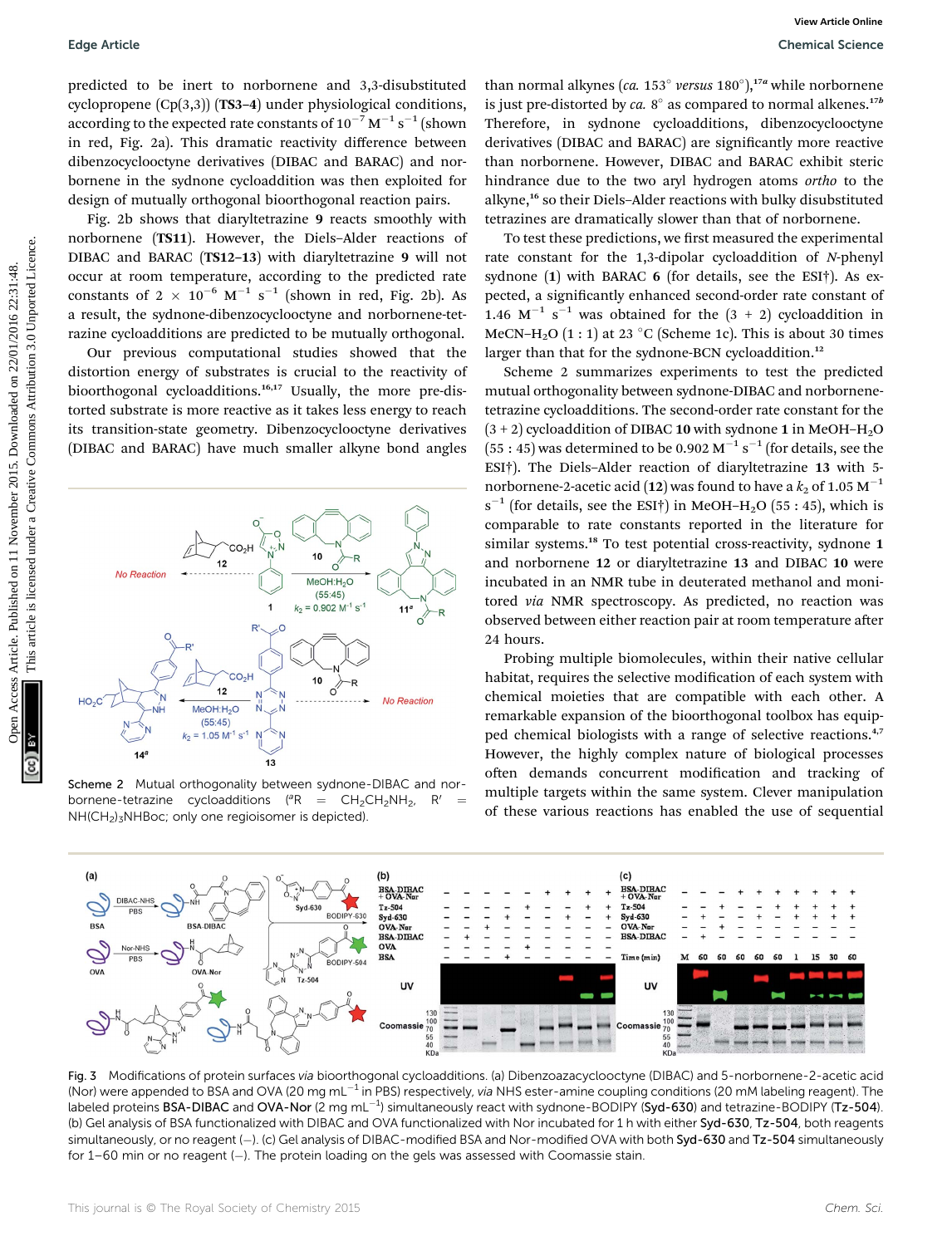click chemistry reactions to tag multiple targets in a single system without perturbations to the system.<sup>19</sup> Hilderbrand and others have demonstrated the orthogonality between the Diels– Alder tetrazine ligation and the 1,3-dipolar azide cycloaddition to facilitate multicomponent labeling.<sup>20</sup>

Leveraging the excellent orthogonality between sydnone-DIBAC and norbornene-tetrazine cycloadditions, we examined the application of this chemistry towards dual fluorescence protein labeling. The DIBAC and norbornene moieties were appended to the surface of two ubiquitous proteins, bovine serum albumin (BSA) and ovalbumin (OVA) using standard coupling conditions (Fig. 3a). The modified proteins (BSA-DIBAC and OVA-Nor) were treated with either red fluorescent sydnone-BODIPY630 (Syd-630) or green fluorescent tetrazine-BODIPY504 (Tz-504) or both and analyzed *via* in gel fluorescence imaging. When the modified proteins were jointly treated with Syd-630, only BSA-DIBAC was fluorescently labeled (lane 7, Fig. 3b). Likewise, in the presence of Tz-504, OVA-Nor showed selective labeling without any detection of BSA-DIBAC fluorescence labeling (lane 8, Fig. 3b). Co-administration of both fluorophore conjugates in "one pot" resulted in the concurrent labeling of both proteins (lane 9, Fig. 3b). Unmodified proteins BSA and OVA showed no fluorescence labeling after exposure to Syd-630 and Tz-504 (lanes 4 and 5, Fig. 3b), indicating the absence of nonspecific reactivity. In a time-dependent experiment, the protein BSA-DIBAC underwent labeling and exhibited fluorescence within 1 min (lane 7, Fig. 3c), whereas the protein OVA-Nor exhibited fluorescence labeling after 15 min (lane 8, Fig. 3c). These experiments demonstrate the exquisite speci ficity of the sydnone and tetrazine imaging agents for DIBACand norbornene-modified proteins, respectively, as well as their mutual compatibility within a single environment. Moreover, for the new sydnone-DIBAC cycloaddition, the ability to undergo fluorescence labeling within 1 min using as little as 12 nM protein (with 500  $\mu$ M dye) is very promising for *in vivo* imaging. Chemical Science<br>
Sign Article contrast are constrained on the system.<sup>2</sup> This article published on 11 November 2016<br>
No extent which means the theoretical article cycle different consideration and the system of the const

#### **Conclusions**

With the aid of computational screening, we have discovered two rapid cycloadditions between N-phenyl sydnone and dibenzocyclooctyne derivatives (DIBAC and BARAC) that proceed in aqueous media, at physiological temperature without the use of a catalyst. The predicted mutually orthogonal sydnone-DIBAC and norbornene-tetrazine cycloaddition pairs have been successfully applied to fluorescence labeling of two proteins simultaneously. DFT calculations shown in Fig. 2a also predicted that sydnone is inert to 3,3-disubstituted cyclopropene. Our previous study has proven that 3,3-disubstituted cyclopropenes react with nitrile imines via 1,3-dipolar cycloaddition but not with tetrazines via Diels-Alder reaction.<sup>19d</sup> This suggests that precise control over cycloaddition selectivity (dibenzocyclooctynes with sydnones, norbornenes with tetrazines, and 3,3-disubstituted cyclopropenes with nitrile imines) can enable labeling of three targets in a biological environment. We anticipate that these results will complement the expanding toolkit of bioorthogonal reactions and advance the efforts to

simultaneously examine multiple processes within a biological system.

## Acknowledgements

This work was supported by the UCLA Center for In vivo Imaging in Cancer Biology (NIH P50 CA086306), the National Institutes of Health (R01GM109078), and the National Science Foundation (CHE-1361104). Calculations were performed on the Extreme Science and Engineering Discovery Environment (XSEDE), which is supported by the NSF (OCI-1053575). We thank Prof. James Wohlschlegel and Dr Ajay Vashisht for helpful discussions and assistance with protein labeling experiments. We thank Prof. Jennifer Prescher at UCI for helpful comments.

### Notes and references

- 1 (a) E. M. Sletten and C. R. Bertozzi, Angew. Chem., Int. Ed., 2009, 48, 6974–6998; (b) M. Grammel and H. C. Hang, Nat. Chem. Biol., 2013, 9, 475–484; (c) C. S. McKay and M. Finn, Chem. Biol., 2014, 21, 1075–1101; (d) A. Borrmann and J. C. van Hest, Chem. Sci., 2014, 5, 2123–2134.
- 2 E. Saxon and C. R. Bertozzi, Science, 2000, 287, 2007–2010.
- 3 (a) N. J. Agard, J. A. Prescher and C. R. Bertozzi, J. Am. Chem. Soc., 2004, 126, 15046-15047; (b) E. M. Sletten and C. R. Bertozzi, Acc. Chem. Res., 2011, 44, 666–676.
- 4 (a) J. C. Jewett and C. R. Bertozzi, Chem. Soc. Rev., 2010, 39, 1272–1279; (b) D. M. Patterson, L. A. Nazarova and J. A. Prescher, ACS Chem. Biol., 2014, 9, 592–605.
- 5 (a) J. M. Baskin, J. A. Prescher, S. T. Laughlin, N. J. Agard, P. V. Chang, I. A. Miller, A. Lo, J. A. Codelli and C. R. Bertozzi, Proc. Natl. Acad. Sci. U.S.A., 2007, 104, 16793–16797; (b) J. A. Codelli, J. M. Baskin, N. J. Agard and C. R. Bertozzi, J. Am. Chem. Soc., 2008, 130, 11486–11493; (c) X. Ning, J. Guo, M. A. Wolfert and G. J. Boons, Angew. Chem., Int. Ed., 2008, 47, 2253–2255; (d) M. F. Debets, S. S. van Berkel, S. Schoffelen, F. P. J. T. Rutjes, J. C. M. van Hest and F. L. van Delft, Chem. Commun., 2010, 46, 97–99; (e) J. C. Jewett, E. M. Sletten and C. R. Bertozzi, J. Am. Chem. Soc., 2010, 132, 3688–3690; (f) J. Dommerholt, S. Schmidt, R. Temming, L. J. Hendriks, F. P. Rutjes, J. van Hest, D. J. Lefeber, P. Friedl and F. L. van Delft, Angew. Chem., Int. Ed., 2010, 49, 9422-9425; (g) T. Plass, S. Milles, C. Koehler, C. Schultz and E. A. Lemke, Angew. Chem., Int. Ed., 2011, 50, 3878–3881; (h) M. F. Debets, S. S. Van Berkel, J. Dommerholt, A. J. Dirks, F. P. Rutjes and F. L. van Delft, Acc. Chem. Res., 2011, 44, 805–815; (i) R. K. Lim and Q. Lin, Acc. Chem. Res., 2011, 44, 828–839; (j) Z. Yu, Y. Pan, Z. Wang, J. Wang and Q. Lin, Angew. Chem., Int. Ed., 2012, 51, 10600–10604; (k) Z. Yu, T. Y. Ohulchanskyy, P. An, P. N. Prasad and Q. Lin, J. Am. Chem. Soc., 2013, 135, 16766–16769; (l) Z. Yu and Q. Lin, J. Am. Chem. Soc., 2014, 136, 4153–4156.
- 6 (a) M. L. Blackman, M. Royzen and J. M. Fox, J. Am. Chem. Soc., 2008, 130, 13518–13519; (b) N. K. Devaraj, R. Weissleder and S. A. Hilderbrand, Bioconjugate Chem.,